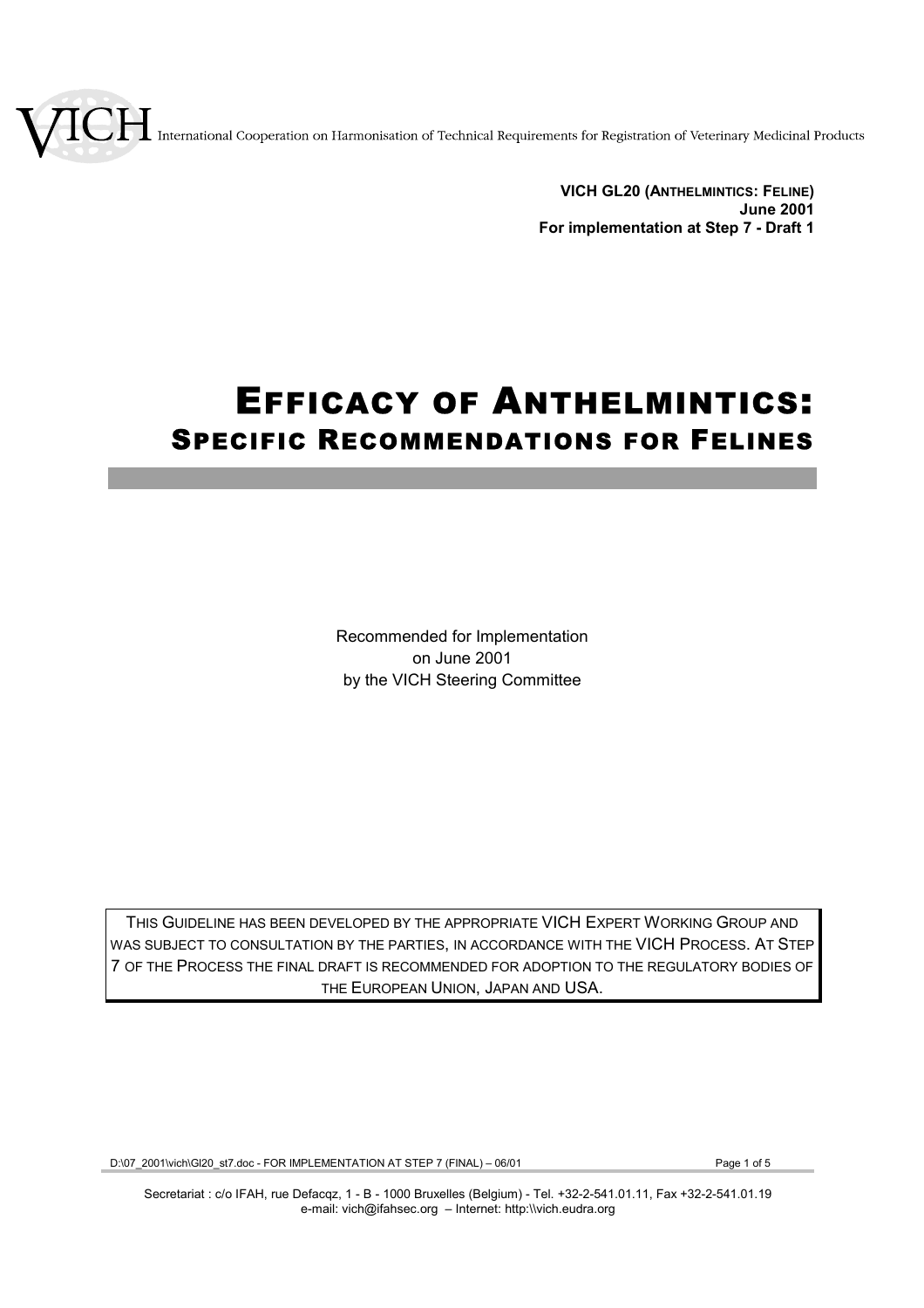# **EFFICACY OF ANTHELMINTICS: SPECIFIC RECOMMENDATIONS FOR FELINES**

# **Introduction**

The present guideline for felines was developed by the Working Group that was established by the Veterinary International Cooperation on Harmonization (VICH), Anthelmintic Guidelines. It should be read in conjunction with the "VICH Efficacy of Anthelmintics: General Requirements (EAGR)" which should be referred for discussion of broad aspects for providing pivotal data to demonstrate product anthelmintic effectiveness. The present document is structured similarly to the EAGR guideline with the aim of simplicity for readers comparing both documents.

The guideline for felines is part of the EAGR and the aim is: (1) to be more detailed for certain specific issues for felines not discussed in the EAGR; (2) to highlight differences with the EAGR on data requirements, and (3) to give explanations for disparities with the EAGR guideline.

It is important to note that technical procedures to be followed in the studies are not the aim of this guideline. We recommend that the sponsors refer to the pertinent procedures described in details in other published documents e.g. WAAVP Guidelines for Evaluating the Efficacy of Anthelmintics for Dogs and Cats, Veterinary Parasitology *52*: 179-202, 1994.

# **A. General elements**

# **1. The evaluation of effectiveness data**

The evaluation of effectiveness data is based on parasite counts (adults, larvae) in dose determination and dose confirmation studies; egg counts/larval identification is the preferred method to evaluate the effectiveness in field studies.

The controlled test is the most widely accepted of the testing procedures for the evaluation of anthelmintic drug effectiveness. However, the critical test may be appropriate for some intestinal species of parasites, e.g. ascarids.

Adequate parasite infection should be defined in the protocol according to regional prevalence or historic and/or statistical data.

# **2. Use of natural or induced infections**

Dose determination studies should be conducted using induced infections with, either laboratory or recent field isolates.

Dose confirmation studies should be conducted using naturally or artificially infected animals. Generally, when induced infections are used, at least one study should be conducted in naturally infected animals for each parasite claimed on the labelling. *Echinococcus multilocularis* and *Dirofilaria* spp. testing may be conducted using animals harbouring induced infections due to public health considerations for echinococcosis and the complexity of the claims for heartworm. Due to the zoonotic potential of *E. multilocularis* trials conducted using this parasite should be carried out under high biosecurity provisions.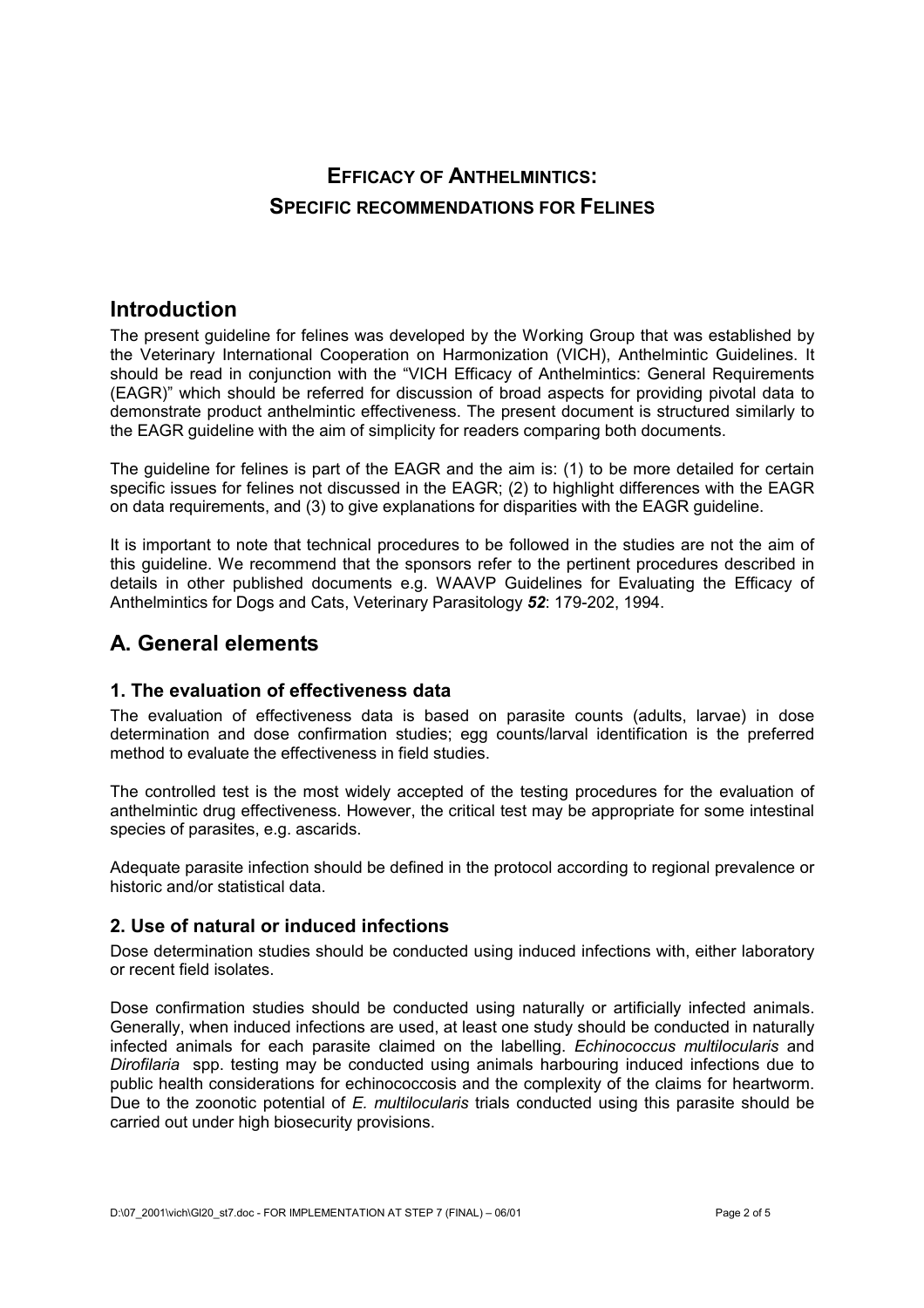For the following helminths, induced infections may also be the only method to determine effectiveness of the product because of the difficulties in obtaining a sufficient number of infected animals: *Capillaria aerophila, Physaloptera* spp.*, Crenosoma vulpis.* For claims against larval stages, only studies with induced infections are acceptable.

The history of the parasites used in the induced infection studies should be included in the final report.

#### **3. Number of infective parasitic forms recommended for induced infections**

The number to be used is approximate and will depend on the isolate that is used. The final number of larvae used in the infection should be included in the final report. Table 1 shows the range of numbers recommended for common helminths.

#### **Table 1. Range of infective stages used to produce adequate infections in felines for anthelmintic evaluation.**

| Range           |
|-----------------|
|                 |
| $100 - 500$     |
| $200 - 3,000$   |
| $100 - 300$     |
| $100 - 300$     |
| $1,000 - 5,000$ |
| $5 - 15$        |
|                 |
|                 |
| $100 - 500$     |
|                 |
| $30 - 100*$     |
|                 |
|                 |

\* For adulticidal or microfilaricidal testing 5 to 15 pairs of adult worms can be transplanted.

# **4. Recommendations for the calculation of effectiveness**

#### **4.1. Criteria to grant a claim**

To be granted a claim the following pivotal data should be included:

#### **a) Two dose confirmation studies conducted with a minimum of 6 adequately infected non-medicated animals (control group) and 6 adequately infected medicated animals (treated group);**

b) The differences in parasite counts between treated and control should be statistically significant (p<0.05);

c) Effectiveness should be 90% or higher calculated using transformed (geometric means) data. For some parasites with public health, animal welfare/clinical implications e.g. *E. multilocularis* and *D. immitis* , respectively, higher efficacy standards (i.e. up to 100%) may be imposed. The regulatory authority of the region in which the product is intended to be registered should be consulted;

d) The infection of the animals in the study will be deemed adequate based on historical, parasitological and/or statistical criteria;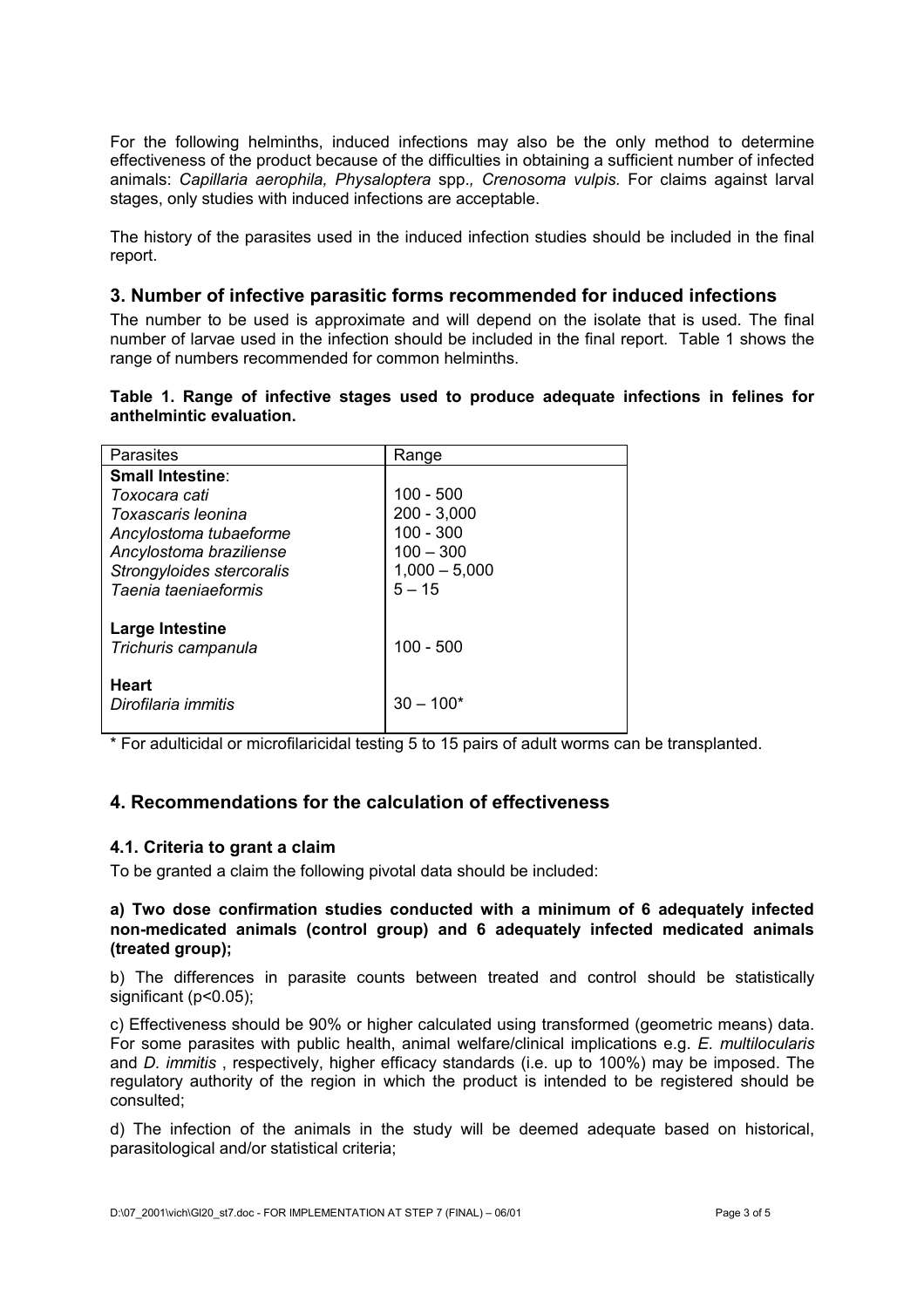e) Effectiveness against helminths will be evaluated examining for the presence or absence of parasitic elements in faecal material or blood. An *E. multilocularis* claim does not require field studies due to public health concerns.

#### **4.2. Number of animals (dose determination and dose confirmation trials)**

The minimum number of animals required per experimental group is a critical point. Although the number of animals will depend on the ability to process the data statistically according to the adequate statistical analysis it has been recommended, to achieve harmonization, that the inclusion of at least 6 animals in each experimental group is a minimum.

In cases where there are several studies none of which have 6 adequately infected animals in the control group (for example, important rare parasites), the results obtained could be pooled to accumulate 12 animals in the studies; and statistical significance calculated.

If the differences are significant ( $p$ <0.05), effectiveness may be calculated and if the infection is deemed adequate, the claim may be granted. Sampling techniques and estimation of worm burden should be similar among laboratories involved in the studies to allow adequate and meaningful extrapolation of the results to the population.

### **4.3 Adequacy of infection**

With respect to the minimum adequate number of helminths, the decision will be made when the final report is submitted based on historical data, literature review, or expert testimony. Generally, the minimal number of nematodes in felines considered to be adequate is in the range of 5 to 20. Higher counts are to be expected with *A. tubaeforme*.

#### **4.4 Label claims**

A claim for effectiveness against life stages of each parasite should refer to each stage in the case of natural infections, or age in days in the case of induced infection. Table 2 is provided as a guide for the recommended time of treatment of induced infections.

With the majority of parasites approximately 7 days is a sufficient time period from the termination of treatment until the test animals are necropsied. The following parasites are the exception to the above general recommendation:

*Physaloptera* spp.*, C. aerophila, E. multilocularis, T. taeniaeformis*, *Dipylidium caninum*: 10 to 14 days;

*C. vulpis:* 14 days;

*D. immitis:* varies by trial design.

#### **Table 2. Recommended time of treatment after infection**

| Parasite         | <b>Adult Stages</b> | Larval Stages                                 |
|------------------|---------------------|-----------------------------------------------|
| S. stercoralis   | 5 to 9 days         |                                               |
| T. campanula     | 84 days             |                                               |
| A. tubaeforme    | $> 21$ days         | 6 to 8 days $(L4)$                            |
| A. braziliense   | $> 21$ days         | 6 to 8 days $(L4)$                            |
| T. cati          | 60 days             | 3 to 5 days (L3/L4)                           |
|                  |                     | 28 days (L4/L5)                               |
| T. leonina       | 70 days             | 35 days (L4)                                  |
| D. immitis       | 180 days            | 2 days (L3), 20 to 40 days (L4)               |
|                  |                     | 70 to 120 days (L5), 220 days (microfilariae) |
| T. taeniaeformis | $>$ 35 days         |                                               |
|                  |                     |                                               |